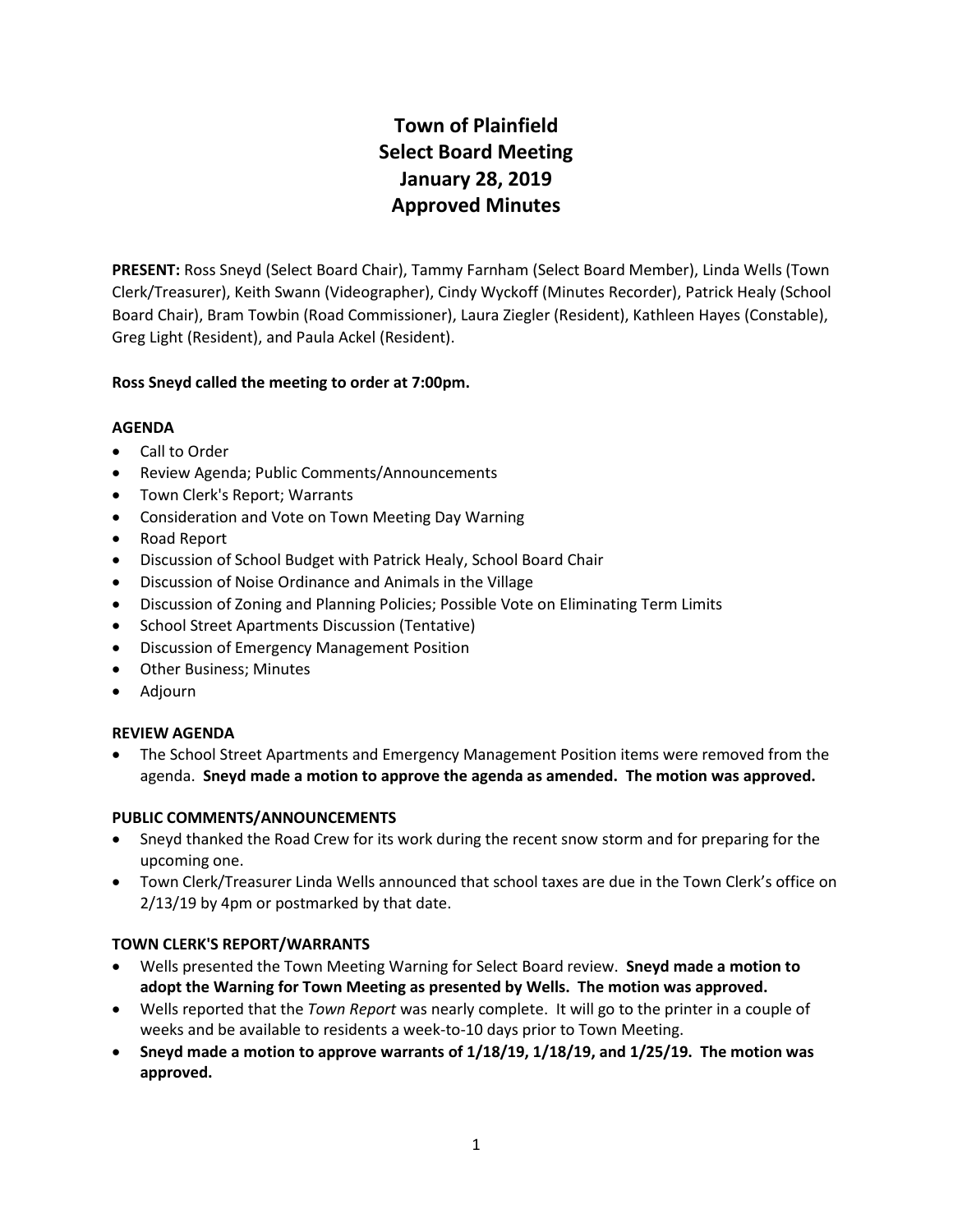- **Sneyd made a motion to approve Fleet permits for Bourne's Propane, Cardinal Logistics, and Newport Sand and Gravel. The motion was approved.**
- Wells inquired as to whether the Select Board would be considering approval of the new policies for the Development Review Board and Planning Commission at this meeting, noting that the proposed new policy for the Development Review Board. A brief discussion followed regarding the issues of eliminating term limits for the Development Review Board and Planning Commission and creating a Town Plan Advisory Committee. A question arose as to whether the Planning Commission needs to adopt the Town Plan. The issue was set to be revisited later in the meeting.

## **DISCUSSION OF SCHOOL BUDGET WITH PATRICK HEALY, SCHOOL BOARD CHAIR**

 School Board Chair Patrick Healy was present to explain the proposed school budget, noting that the total school budget totals \$6.3 million and that Plainfield's tax rate is set to increase by \$05.5. Discussion followed regarding the factors affecting the increase and an update on Act 46 as it applies to Twinfield Union School, including the restructuring of its supervisory union.

#### **ROAD REPORT**

- Road Commissioner Bram Towbin reported on the following:
	- With the amount of snowfall so far this season, the Road Crew is using a lot of sand, which may result in an expense going toward spring.
	- As a result of the new parking regulations being enforced by Constable Hayes, plowing in the Village is going a lot smoother.
	- A second complaint was received by Towbin by phone at midnight from a resident whose car had gone off the road and was upset about the road conditions. Road Foreman Mike Nolan was contacted by the State Police regarding the incident. Towbin requested that the Select Board notify the resident not to call the Town when these problems arise. Tammy Farnham agreed to speak to the resident and asked Towbin to inform the Road Crew that it should not respond to requests to assist vehicles that have gone off the road.
	- The issue of a driveway on Route 2 where snow had piled up and was blocking the view of cars pulling out on to Route 2 from Harvey Hill has been addressed.
	- The subcontractor who removes snow from the Maplefield store parking area had dumped it in the Plainfield Park and Ride, which Towbin has addressed and assured would not happen again.

## **DISCUSSION OF NOISE ORDINANCE AND ANIMALS IN THE VILLAGE**

 Sneyd read aloud the Town's Noise Ordinance regarding nuisance animals in the Village. Discussion followed with Constable Kathleen Hayes about what she has done so far to address the problem raised by Village resident Greg Light regarding noise created by goats and a rooster being kept in the Village. Hayes will continue to monitor the issue and update the Select Board upon its resolution. Farnham suggested possibly revising the Noise Ordinance to prohibit the keeping of roosters in the Village.

## **SCHOOL STREET APARTMENTS DISCUSSION**

 Constable Hayes reported that she is addressing the smoking, water, and security complaints from a resident at the School Street Apartments. Measures are currently underway by the housing manager to deal with the smoking and fire doors violations.